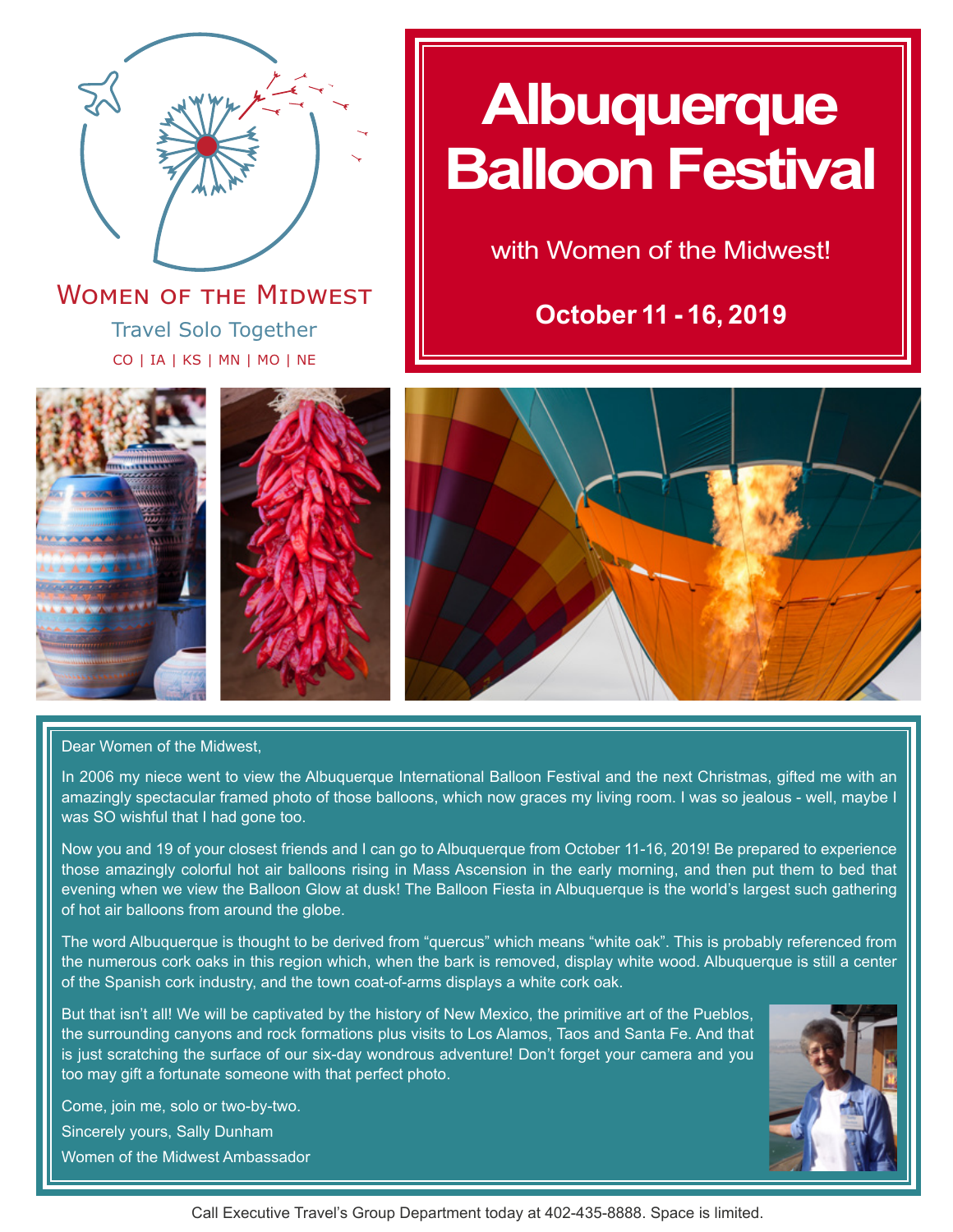

# **October 11, 2019 Friday**

*Albuquerque - New Mexico*

Our wonderful Balloon Festival adventure begins as we fly to Albuquerque, founded in 1706. We meet our professional tour director upon arrival to Albuquerque airport, board our deluxe motor coach, and check in to our hotel for a two night stay. Then there is time to relax, explore a bit or unwind before we enjoy a welcome dinner with our fellow Women of the Midwest travelers. D

# **October 12, 2019 Saturday**

*Albuquerque* After a hearty breakfast, we head out to





experience one of the most photographed events in the world, the Albuquerque International Balloon Race and Fiesta.

We will view over 100 colorful balloons from around the world at Dawn Patrol, followed by the Mass Ascension. The balloons make the sky become a pallet of multicolored orbs dancing in the cool and crisp morning light.

We will then appreciate an Albuquerque city tour featuring the Indian Pueblo Cultural Center depicting the history and culture of New Mexico's 19 Native American pueblos. The Pueblo Harvest Cafe is a top spot for traditional and modern Pueblo fare. From mutton stew and fry bread, to cedar plank salmon or rainbow trout, there's something for everyone's taste.

We stop for a stroll in historic Old Town. Formed as a square to defend against invaders, Old Town's adobes extend several blocks that were once private homes, but now compose shops, galleries, and restaurants. Like most top tourist destinations, Old Town has a commercial veneer, but beneath this layer of tchotchkes - or souvenirs, lies a roadmap through Albuquerque's history. The Plaza has been the town's focal point since it's 1706 founding. San Felipe de Neri Church sits on the northside of the Plaza and is noted for its more than 300-year-old parish.

Later we will witness the Balloon Glow, where just before dusk, burners from hundreds of balloons light up the evening sky. B



# **October 13, 2019 Sunday**

*Bandelier - Los Alamos - Santa Fe* This morning we will depart from Albuquerque and travel to Bandelier National Monument, best known for mesas, sheer-walled canyons, rock art and ancestral Pueblo dwellings.

Deserted caves ingeniously built into the living rock of the mountain, attest to the Indians who lived here long ago. Like the Anasazi of Utah and Colorado, the beautiful cave dwellings are a testament to these people's hard work and creativity. Warm in winter, with clever openings in the roofs to let out the smoke, and cool in summer, one has to climb up a ladder to access the gently curving openings. And from inside, you view spectacular vistas over the valley: a perfect dwelling. Next on today's program is Los Alamos. Just like an episode of the X-Files, you can't actually visit the Los Alamos National Laboratory (shhhh, The Truth is Out There). However, the next best thing is the Bradbury Science Museum, a great spot for history and science buffs interested in Los Alamos and the Manhattan Project - which produced the atomic bomb. There is an ample display of declassified experiments from the laboratory, artifacts and documents from the World War II along with life-size replicas of "Fat Man" and "Little Boy", the atomic bombs dropped on Japan. Santa Fe is our last stop and home for a three night stay. Perched at 7,000 feet above sea level, the historic, high-desert city of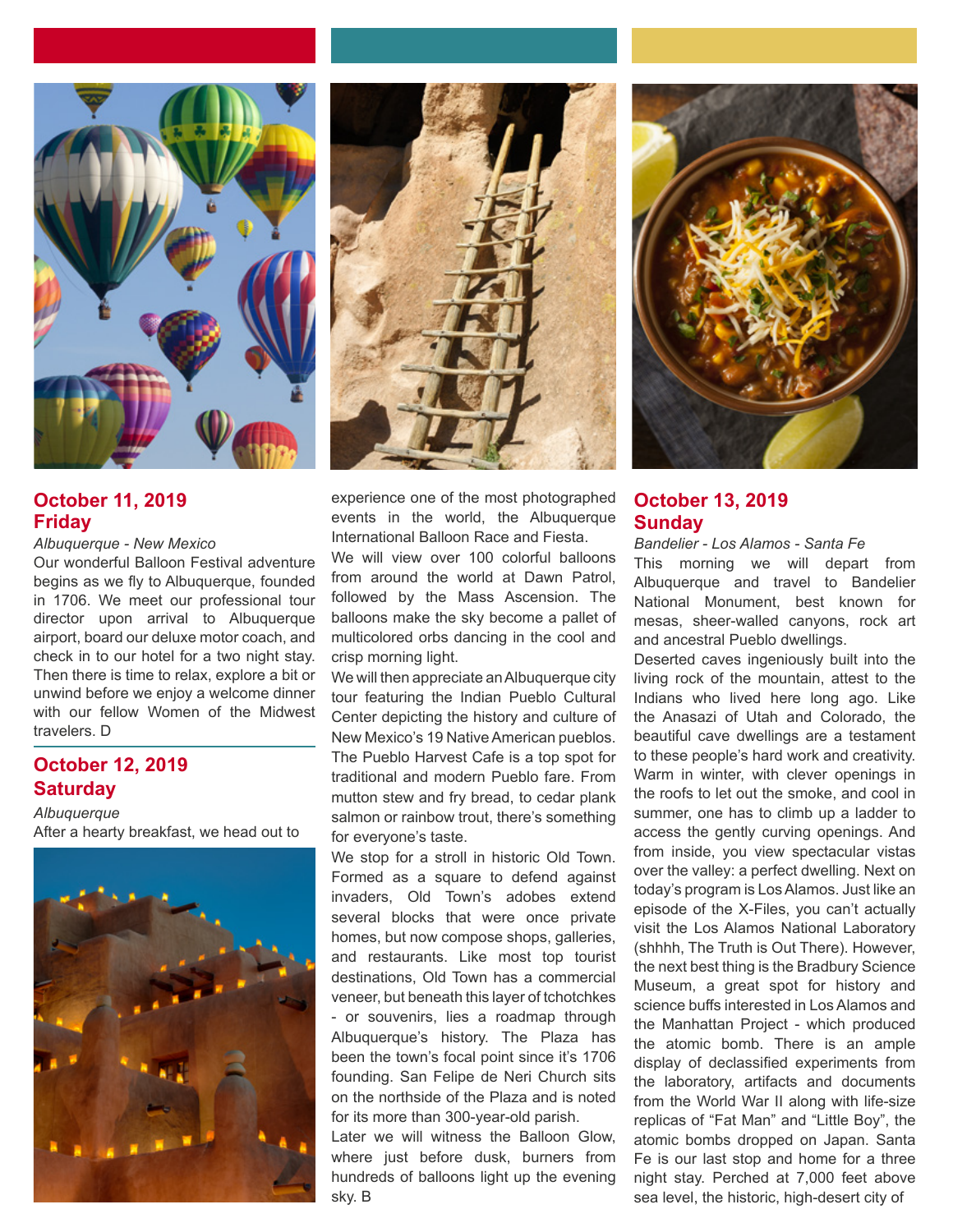





Santa Fe, with its low-slung adobe architecture, exists as a cultural epicenter with deep roots in Spanish, Native American, and Mexican traditions. The charming, 400-year-old state capital, also known as the "City Different," is an intimate haven for music, diverse art galleries and museums, with memorable outdoor adventures, and renowned Southwestern dining. The magical city backs up to the mysterious Sangre de Cristo Mountains and lures us with its stunning skies, pure and rarefied air, vast open landscapes, and earthy pueblo architecture. B

# **October 14, 2019 Monday**

#### *Santa Fe - Taos - Santa Fe*

After breakfast, we head out and travel north via the "High Road to Taos" passing through ancient villages founded in the 1700's. This drive is best described as poetic, on the 56-mile day trip from Santa Fe to Taos. We will make a stop in the Spanish village of Chimayo to visit El Santuario, a small adobe chapel where people gather for mass and scoop up "Holy Dirt" purported to have magic healing properties.

We arrive in Taos, the historic home of the Pueblo Indians, where we will enjoy a brief Taos City Tour and learn about this fascinating city, rich in culture and scenery. Atop a plateau between the Rio Grande and the Sangre de Cristo Mountains, Taos has lured artists and writers since the 19th century.

There is time for lunch on your own and shopping in the Taos Plaza. Later experience a tour of the Taos Pueblo, one of the oldest, continuously inhabited communities in North America, before returning to Santa Fe. B

# **October 15, 2019 Tuesday**

#### *Santa Fe*

After a filling breakfast, it's time to discover Santa Fe, the upscale resort and artist community with Spanish-Pueblo roots. We will appreciate the wonderful Santa Fe City Tour including details about the history, culture and unique architecture of this interesting city. Points of interest are the Plaza, Loretto Chapel and the Palace of the Governors, a Santa Fe landmark built in 1610.

What's up for lunch? The diverse food scene is a melting pot of Spanish, Mexican, Cowboy, Mediterranean, and Pueblo Native American influences. Earthy tamales, enchiladas, and chile rellenos are classic Southwestern offerings. The official New Mexico state question, "Red or Green?", asks what chili sauce you want smothered on your dish (red is more pungent, green is packed with heat). For a taste of both, the marriage of red and green is known as Christmas.

Savor the rest of the day and evening at your own pace in this historic city and explore the many art galleries, museums, restaurants and shops. Rest assured, there's no shortage of unique souvenirs and quality shopping. Santa Fe takes top honors for Southwestern artisanal wares,

art collections, and vintage finds. Tonight we will delight in and have fun during our farewell dinner at a local restaurant in the Santa Fe area. B | D

# **October 16, 2019 Wednesday**

*Santa Fe - Albuquerque - Return home* This morning we return to Albuquerque airport for our flight home filled with unforgettable memories of our Albuquerque Balloon Festival tour with Women of the Midwest! B

> Itinerary subject to change B = Breakfast D = Dinner